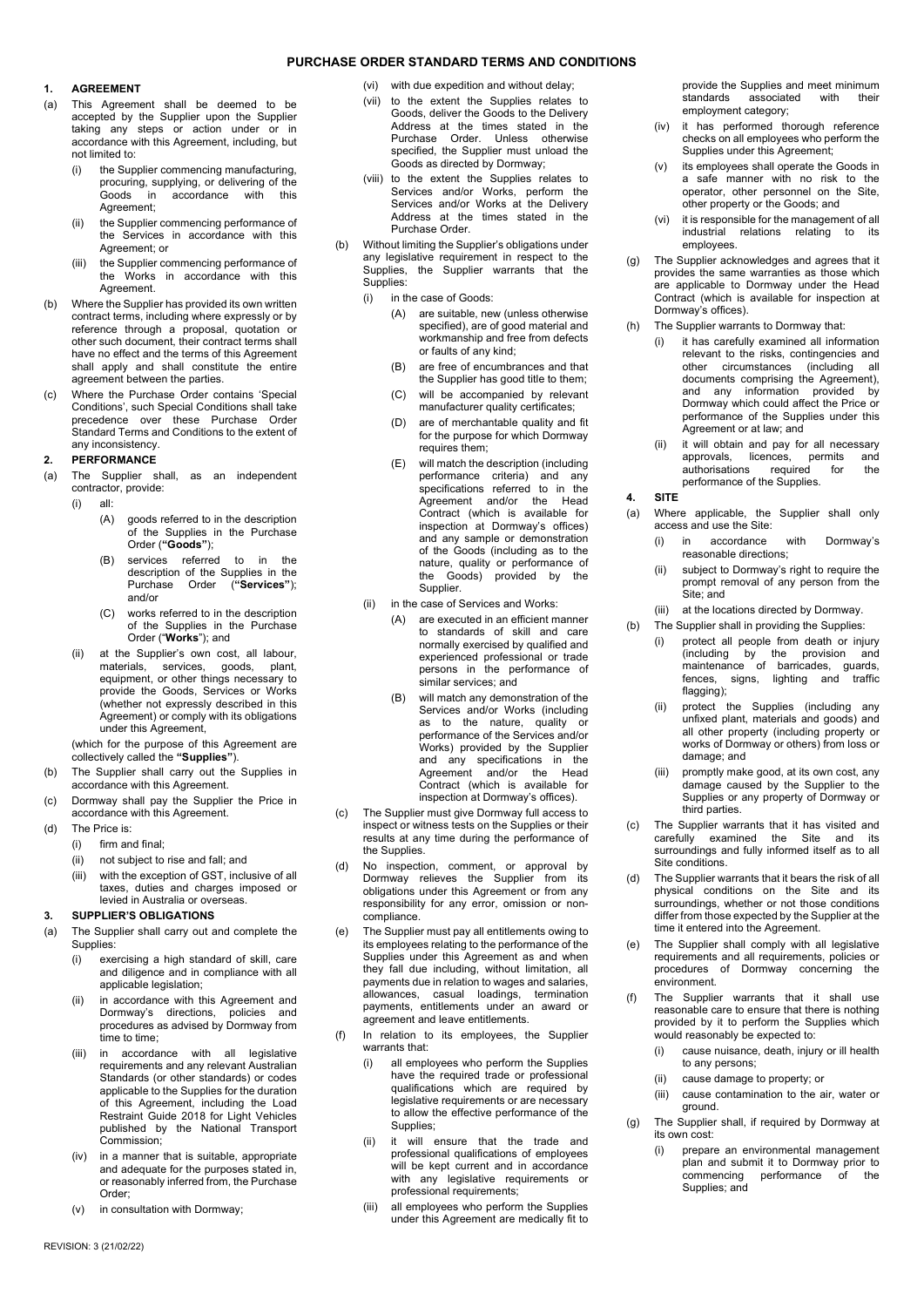(ii) comply with any environmental management plan which Dormway determines is suitable.

### **5. GOODS**

- (a) Without limiting clauses [3](#page-0-0) and [8,](#page-1-0) the Supplier shall:
	- (i) properly package and protect the Goods and take all necessary steps to prevent damage during transit and on delivery, including pick-up and unloading of the Goods (to the extent such activities form part of the Supplies) ; and
	- give Dormway full access to the Supplier's premises for Dormway to inspect the Goods prior to delivery.

## **6. HIRE OF GOODS**

If the Purchase Order specifies that all or part of the Goods are to be hired to Dormway:

- (a) Title in the Goods or relevant part thereof does not pass to Dormway;
- (b) The Supplier warrants that:
	- (i) it has the legal right to hire the Goods or relevant part thereof to Dormway;
	- it will not encumber, or cause an encumbrance to be created over, the Goods or relevant part thereof during the Hire Period without the prior written consent of Dormway, which will not be unreasonably withheld;
	- (iii) prior to the Goods or relevant part thereof being delivered to Dormway, the Goods have been maintained to the original manufacturer's specification; and
	- (iv) Dormway will have sole possession of the Goods or relevant part thereof for the Hire Period as bailee.
- (c) The Supplier acknowledges the purpose for which the Goods or relevant part thereof are being hired by Dormway and the environment in which the Goods or relevant part thereof will be used; and
- (d) The Supplier assumes the risk of, and will have no Claim against Dormway in relation to, any fair wear and tear to the Goods or relevant part thereof.

### **7. HEAVY VEHICLES**

To the extent heavy vehicles (as defined in COR Laws) are used in carrying out the Supplies, the Supplier:

- (a) Acknowledges that it is a primary duty holder under the COR Laws with responsibility for developing COR Systems;
- (b) Must ensure that any heavy vehicles are appropriately maintained with loads that do not exceed vehicle mass or dimension limits, are appropriately secured, and operators carrying freight containers have a complying Container Weight Declaration (as defined in the COR Laws) and drivers do not exceed speed limits or regulated driving hours, do not drive while impaired by fatigue and observe minimum rest requirements;
- (c) Must proactively provide reasonable assistance to Dormway to enable Dormway to satisfy its duties and responsibilities under COR Laws;
- (d) Must obtain and maintain, and ensure that each of its personnel and suppliers obtains and maintains all approvals required to enable the applicable activity, function or task to be undertaken lawfully;
- (e) Must undertake any audits or monitoring as requested by Dormway to demonstrate compliance with this clause; and
- (f) Warrants that it is familiar with and has the capability and resources to comply with COR Laws and ensure that its personnel and suppliers comply with all COR Laws.

## <span id="page-1-0"></span>**8. OWNERSHIP AND RISK OF GOODS**

- (a) Ownership of, and unencumbered title in, the Goods shall pass to Dormway on the earlier of: (i) delivery; or
	- (ii) the date of payment for the Goods.
- (b) The Supplier shall be responsible for the care of the Goods until the date that risk passes in accordance with clause [8\(d\).](#page-1-1)
- (c) If loss or damage occurs to the Goods while the Supplier is responsible for their care, the Supplier shall, at its cost, promptly rectify such loss or damage.
- <span id="page-1-1"></span>(d) Risk in the Goods shall pass to Dormway on delivery.
- (e) The delivery of the Goods does not constitute acceptance by Dormway of the Goods or any representation by Dormway that the Supplier has complied with its obligations under the Agreement in relation to those Goods.
- (f) The Supplier grants to Dormway an irrevocable licence to enter the Supplier's premises to remove all Goods for which ownership has passed to Dormway. To the extent permitted by law, the Supplier indemnifies Dormway against all claims arising out of or in connection with Dormway's exercise of the licence granted under this clause.

## <span id="page-1-2"></span>**9. PAYMENT**

- (a) The Supplier shall be entitled to claim payment in accordance with the Purchase Order. Each claim must state the Purchase Order number and Project number.
- <span id="page-1-11"></span><span id="page-1-6"></span>Subject to clauses  $9(d),9(e)$  $9(d),9(e)$  $9(d),9(e)$  $9(d),9(e)$  and  $9(f)$ , provided that the payment claim complies with this claus[e 9,](#page-1-2) Dormway shall:
	- (i) if Dormway does not consider that the claimed amount is payable in full:
		- (A) issue a certificate assessing the amount owing to the Supplier (or by the Supplier to Dormway), including reasons for withholding payment, within 15 Business Days of receipt of the payment claim; and
		- (B) pay the amount assessed as payable to the Supplier by the last day of the subsequent month; or
	- (ii) if Dormway considers that the claimed amount is payable in full, pay the claimed amount to the Supplier by the last day of the subsequent month.
- (c) Any amount assessed as owing by the Supplier to Dormway shall be paid by the Supplier to Dormway within 10 Business Days of the issue of the certificate under claus[e 9\(b\).](#page-1-6)
- <span id="page-1-3"></span>(d) Payment by Dormway of any claim shall be a payment on account only and shall not constitute evidence that the Supplies have been carried out satisfactorily.
- <span id="page-1-4"></span>(e) Dormway may deduct from any payment otherwise due to the Supplier:
	- (i) any debt or other amount due from the Supplier to Dormway; or
	- (ii) any claim to payment which Dormway may have against the Supplier whether for damages or otherwise, under this Agreement, under another agreement, or at law.
- <span id="page-1-5"></span>(f) Despite any other provision of this Agreement, the Supplier shall not be entitled to make a claim for any payment until the Supplier has provided to Dormway:
	- (i) evidence of the Supplier having effected all insurances required to be effected by it under this Agreement;
	- (ii) documentary evidence (satisfactory to Dormway) that all the Supplier's employees, sub-suppliers and subsupplier's employees have been paid for all work, services, plant, goods and materials provided by them in connection with the carrying out of the Supplies at the relevant award or rate specified in any applicable industrial agreement; and
	- (iii) such other documentary evidence as required by Dormway to support the amount claimed.

### <span id="page-1-12"></span>**10. DEFECTS**

(a) Without limiting Dormway's rights under a Purchase Order or otherwise, if at any time up until the end of the Defects Liability Period, Dormway discovers that the Supplies or any part thereof are not in accordance with this Agreement "(**Defects**"), Dormway may, at its

sole option and discretion (but without any obligation whatsoever to do so):

- <span id="page-1-7"></span>direct the Supplier to, at its cost, perform any necessary redesign, repair or replacement of the defective parts of the Goods, re-perform the Services or Works, or take any other steps necessary to ensure that the Supplies comply with the requirements of this Agreement, within the time specified in a manner causing as little inconvenience as reasonably possible; or
- (ii) reject the Supplies or part thereof, by giving written notice to the Supplier.
- (b) The Supplier will bear all costs associated with the return, replacement and/or rectification of the Goods, Services and/or Works.
- (c) If the Supplier fails to comply with a direction under clause [10\(a\)\(i\)](#page-1-7) within the required timeframe, Dormway may take the necessary steps to ensure that the Supplies comply with the requirements of this Agreement (including engaging third parties to undertake the necessary steps) and its costs incurred will be a debt due and owing by the Supplier.
- (d) Any costs incurred by Dormway associated with, or arising from, the Defects, including (but not limited to) the costs incurred by Dormway to investigate or rectify the Defects, will be a debt due and owing by the Supplier to Dormway.

## <span id="page-1-9"></span>**11. INDEMNITY**

- <span id="page-1-8"></span>(a) The Supplier indemnifies Dormway against:
	- (i) loss or damage to property, including existing property on or around the Site including property belonging to third parties;
	- (ii) claims against Dormway in respect of personal injury, death, or loss or damage to any property; and
	- (iii) claims against Dormway in respect of any infringement of any intellectual property or moral rights,

arising out of or in connection with carrying out the Supplies.

- (b) The indemnity provided in clause [11\(a\)](#page-1-8) does not extend to claims that may be made against Dormway which arise from:
	- an injury which was caused directly by the failure of plant or equipment owned by Dormway;
	- (ii) an injury which is the result of deliberate and wrongful act or omission of a Dormway employee.
- (c) Dormway may recover any amount indemnified under this clause as a debt.

This clause [11](#page-1-9) survives the termination of this agreement.

# **12. INSURANCE**

- <span id="page-1-10"></span>(a) The Supplier shall effect and maintain the following insurance policies, with a reputable insurance company:
	- (i) public and products liability insurance in the amount of \$20 million for any one loss or occurrence, for the duration of this Agreement;
	- (ii) insurance to cover physical loss or damage to the Supplies, including loss or damage during transit or unloading. The policy or policies shall be maintained until risk in the Supplies passes to Dormway or the Supplier otherwise ceases to be responsible for the care of the Supplies;
	- (iii) workers compensation as required by law and personal accident and illness insurance for sole traders, partners or contractors; and
	- (iv) any other insurance reasonably required by Dormway, including any identified in the Purchase Order.
- (b) The insurances in claus[e 12\(a\)](#page-1-10) shall be on such terms (including excess levels) as would otherwise be procured and maintained by a prudent supplier acting in accordance with best industry practice.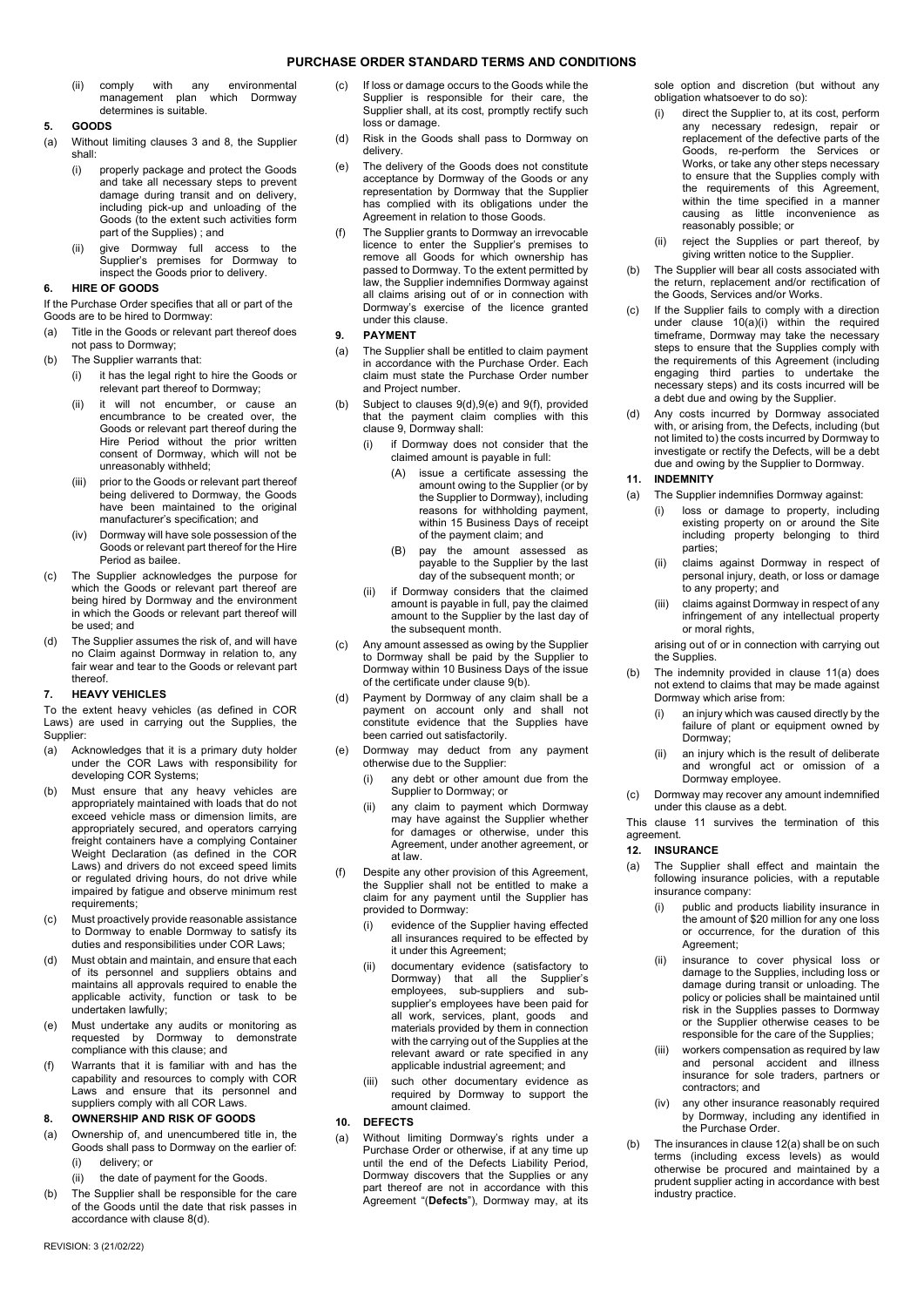- (c) The Supplier shall, within 3 Business Days of Dormway's request, give evidence of insurance required to be effected and maintained.
- (d) If the Supplier fails to obtain the insurances in accordance with clause 12, then without prejudice to any other rights or remedies Dormway may have, Dormway may:
	- (i) insure and the cost thereof shall be a debt due and payable by the Supplier to Dormway; and
	- (ii) suspend any further payments to the Supplier until the insurance policies are made available.

### **13. DEFAULT**

- (a) If the Supplier commits a breach of this Agreement, Dormway may issue a notice to the Supplier requiring the Supplier to show cause why Dormway should not terminate this Agreement.
- (b) If the Supplier fails to show reasonable cause within the period stipulated in Dormway's notice to show cause, Dormway may, by further notice, terminate this Agreement.
- (c) Without limiting any of Dormway's rights or entitlements, following termination, without payment of compensation to the Supplier, Dormway may:
	- (i) use materials, equipment and other things intended for, or to be used for the Supplies; and
	- (ii) contract with any of the Supplier's subsuppliers,

and for the avoidance of doubt, this clause survives termination.

# **14. TERMINATION FOR CONVENIENCE**

- <span id="page-2-0"></span>(a) Without prejudice to any of Dormway's other rights under this Agreement, Dormway may:
	- (i) at any time and for any reason, by written notice to the Supplier, terminate this Agreement; and
	- (ii) either itself or by a third party complete the uncompleted part of the work under this Agreement,

and the Supplier is entitled to claim for the cost of Goods delivered and/or Services and/or Works performed up to that date but is not entitled to any payment for loss of profit on the Supplies that have not been performed at the time of termination of this Agreement.

(b) On payment under clause [14\(a\),](#page-2-0) title in property, material, parts and/or incomplete Goods and/or Services and/or Works will pass to Dormway and the Supplier must, upon demand and at the Supplier's cost, deliver to Dormway any such property, material, parts and/or incomplete Goods and/or Services and/or Works.

# **15. INSOLVENCY**

If the Supplier:

- (a) is insolvent or financially unable to proceed with this Agreement;
- being a person, commits an act of bankruptcy, is made bankrupt, has a bankruptcy petition presented against it, or makes an assignment of its estate for the benefit of its creditors; or
- (c) being a company, becomes insolvent, has a liquidator, provisional liquidator, administrator or receiver appointed, has a change in ownership or control, takes or has taken or instituted against it any action which may result in the liquidation of the company, or if it enters into any agreement with its creditors,

Dormway may, without issuing a notice to show cause, terminate this Agreement by written notice.

# **16. WORK HEALTH AND SAFETY**

The Supplier shall:

- (a) ensure compliance with all laws and legal requirements relating to work health and safety;
- (b) comply with all reasonable directions of Dormway with respect to work health and safety and ensure nothing done by the Supplier places Dormway in breach of its obligations under all laws and legal requirements; and
- (c) notify Workplace Health and Safety Queensland in the event of any notifiable

incident occurring as a result of its activities and provide to Dormway copies and details of all information reasonably requested by Dormway.

# **17. LICENCE**

The Supplier shall not carry out any Supplies which require a licence unless it holds the proper licence permitting the Supplier to lawfully carry out those .<br>Supplies.

If the Supplier is unable to carry out Supplies which requires a licence because it has failed, refused, or been unable to obtain a proper licence or has had its licence suspended or cancelled, or has had conditions imposed on its licence, then the Supplier shall be in substantial breach of this Agreement.

## <span id="page-2-4"></span>**18. VARIATION**

- (a) Dormway may, by written notice, direct the Supplier to vary the Supplies ('Variation'). The price of the Variation shall be agreed by the parties or, if not agreed, as determined by Dormway.
- (b) The Supplier shall not be entitled to any payment for any Variation unless the Variation is directed in writing by Dormway, and expressly acknowledged by Dormway to be a Variation.

# **18A MODERN SLAVERY ACT**

- The Supplier undertakes, warrants and represents that neither the Supplier, nor any of the Supplier's directors, officers, employees, agents, secondary subcontractors and consultants, have:
	- (i) committed an offence under the Modern Slavery Act;
	- (ii) been notified that they are subject to an investigation or prosecution relating to an alleged offence under the Modern Slavery Act; or
	- (iii) become aware of any circumstances within the supply chain that could give rise to an investigation or prosecution relating to an alleged offence under the Modern Slavery Act.
- (b) The Supplier must:
	- (i) comply with its obligations under the Modern Slavery Act at its own cost;
	- (ii) provide all assistance and information reasonably requested by Dormway to enable it to comply with its reporting, risk management and other obligations imposed by any Modern Slavery Act to which it is subject;
	- (iii) inform its secondary subcontractors and consultants, of the Supplier's obligations under any Modern Slavery Act;
	- (iv) incorporate into each contract it holds with any such secondary subcontractors and consultants, provisions no less onerous than those set out in this clause 18A;
	- (v) ensure the Supplier, and the Supplier's directors, officers, employees, agents, secondary subcontractors and consultants, comply with any applicable requirements under any Modern Slavery Act;
	- (vi) notify Dormway immediately in writing if it becomes aware or has reason to believe that the Supplier, or any of the<br>Supplier's directors. officers. directors, officers,<br>agents, secondary employees, subcontractors and consultants, have not complied with, or breached or potentially breached, any obligations under any Modern Slavery Act or this clause 18A. Any notice under this clause shall set out full details of the circumstances concerning the noncompliance, breach or potential breach of obligations under any Modern Slavery Act or this clause 18A; and
	- (vii) on request by Dormway, with at least 10 Business Days' notice, allow Dormway such access to the Supplier's records, personnel, systems and premises as reasonably necessary to allow Dormway

to verify the Supplier's compliance with this clause 18A.

(c) Any breach by the Supplier or its directors, officers, employees, agents, secondary subcontractors and consultants of any obligations under any Modern Slavery Act or this clause 18A shall be deemed a breach of this Agreement.

# **19. SUBCONTRACTING**

- (a) The Supplier must provide reasonable prior written notice of any sub-supplier it intends to subcontract to carry out any of the Supplies.
- (b) The Supplier must not subcontract the carrying out of any of the Supplies, without Dormway's prior written approval, which may be given or withheld in Dormway's sole discretion.
- The Supplier must ensure, if approved to subcontract the carrying out of any of the Supplies, that the sub-suppliers have the requisite training and qualified skills, and are appropriately licensed to perform the Supplies.
- (d) Notwithstanding Dormway's approval to subcontract the carrying out of any of the Supplies, the Supplier is liable to Dormway for any acts, defaults or omissions of its subsuppliers as fully as if they were the acts, defaults or omissions of the Supplier itself.
- (e) The Supplier must ensure that all sub-suppliers are insured against liability for damage to property, and death or bodily injury to any person arising out of, or in connection with, the .<br>Supplies.
- <span id="page-2-1"></span>**20. TIME**
- (a) The Supplier must carry out the Supplies in such a way to reach Practical Completion by the Date for Practical Completion.
- A party becoming aware of anything which will cause a delay to the carrying out of the Supplies shall promptly give the other party written notice of that cause and the estimated delay.
- <span id="page-2-3"></span>The Supplier may make a written claim for an Extension of Time ('EOT') to the Date for Practical Completion only if the following conditions are met:
	- the Supplier is, or will be, delayed in achieving Practical Completion by the Date for Practical Completion;
	- (ii) the delay is caused by a Qualifying Delay;
	- (iii) the Supplier could not reasonably have been expected to foresee the delay at the date of signing the Purchase Order; and
	- (iv) the Supplier has given Dormway an EOT claim in writing within 5 Business Days of becoming aware of, or when the Supplier reasonably should have become aware of, the Qualifying Delay, specifying adequate details on the expected length of delay, the cause of delay, the steps taken to mitigate the delay, and any other details requested by Dormway.
- <span id="page-2-2"></span>(d) Within a reasonable time, Dormway will give the Supplier written notice assessing the Supplier's EOT claim.
- (e) Dormway may, at any time, direct an EOT for any reason in its sole discretion by giving written notice to the Supplier.
- (f) If the Supplier does not reach Practical Completion by the Date for Practical Completion, Dormway will be entitled to levy liquidated damages as specified in the Purchase Order, for every day after the Date for Practical Completion to and including the Date of Practical Completion or earlier termination of the Agreement. The amount of any liquidated damages shall be a debt due and payable by the Supplier to Dormway.
- (g) If the Supplier does not comply strictly with the requirements of this clause [20,](#page-2-1) including the claim requirements under clause [\(c\)\(iv\),](#page-2-2) it will not be entitled to make any claim, nor be granted an EOT. An EOT granted under this clause [20](#page-2-1) is the Supplier's sole remedy for any delay and the Supplier is not entitled to any payment for delay or disruption cost.